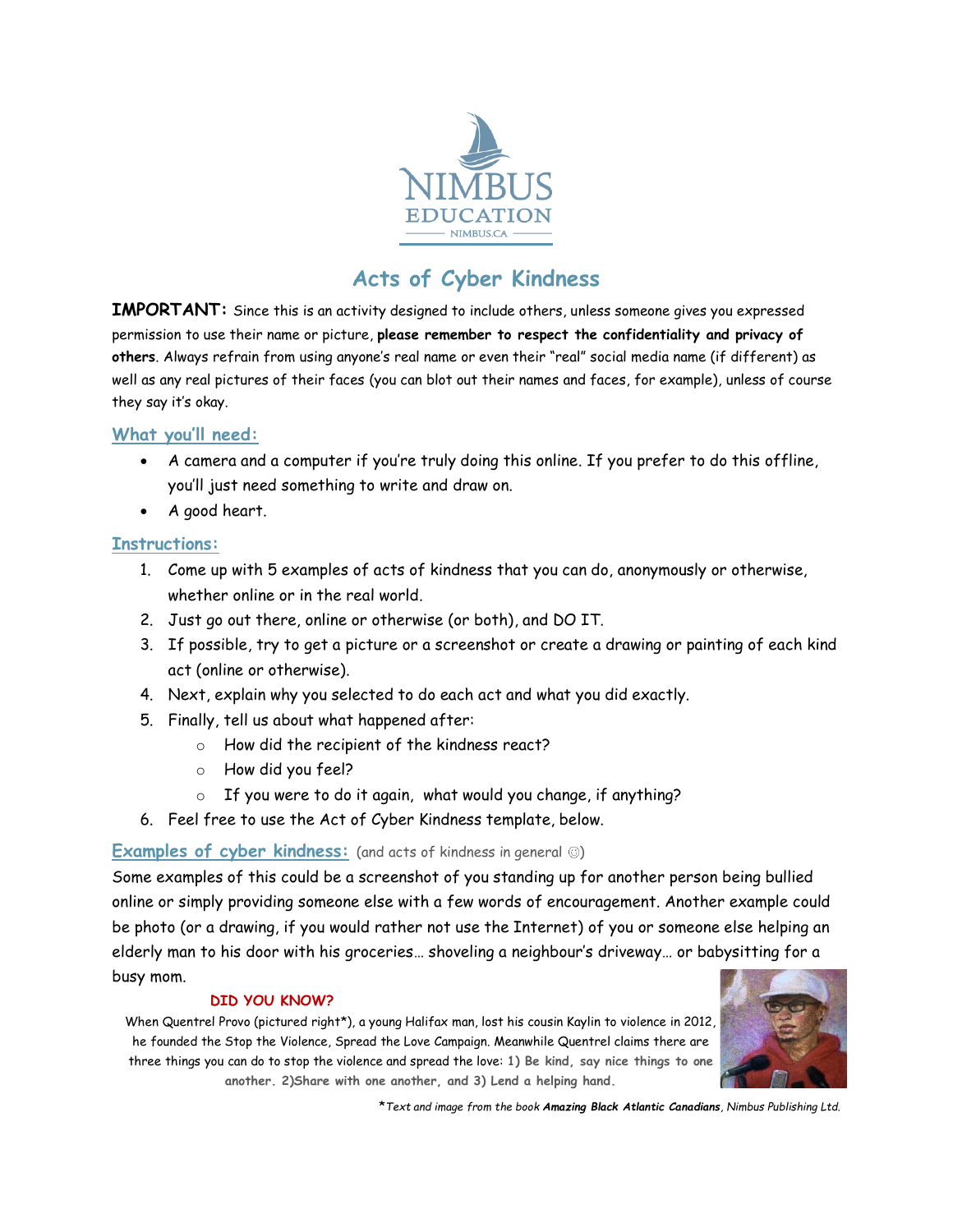# ACTS OF CYBER KINDNESS TEMPLATE

Screenshot/photo

**Explanation and url/link**